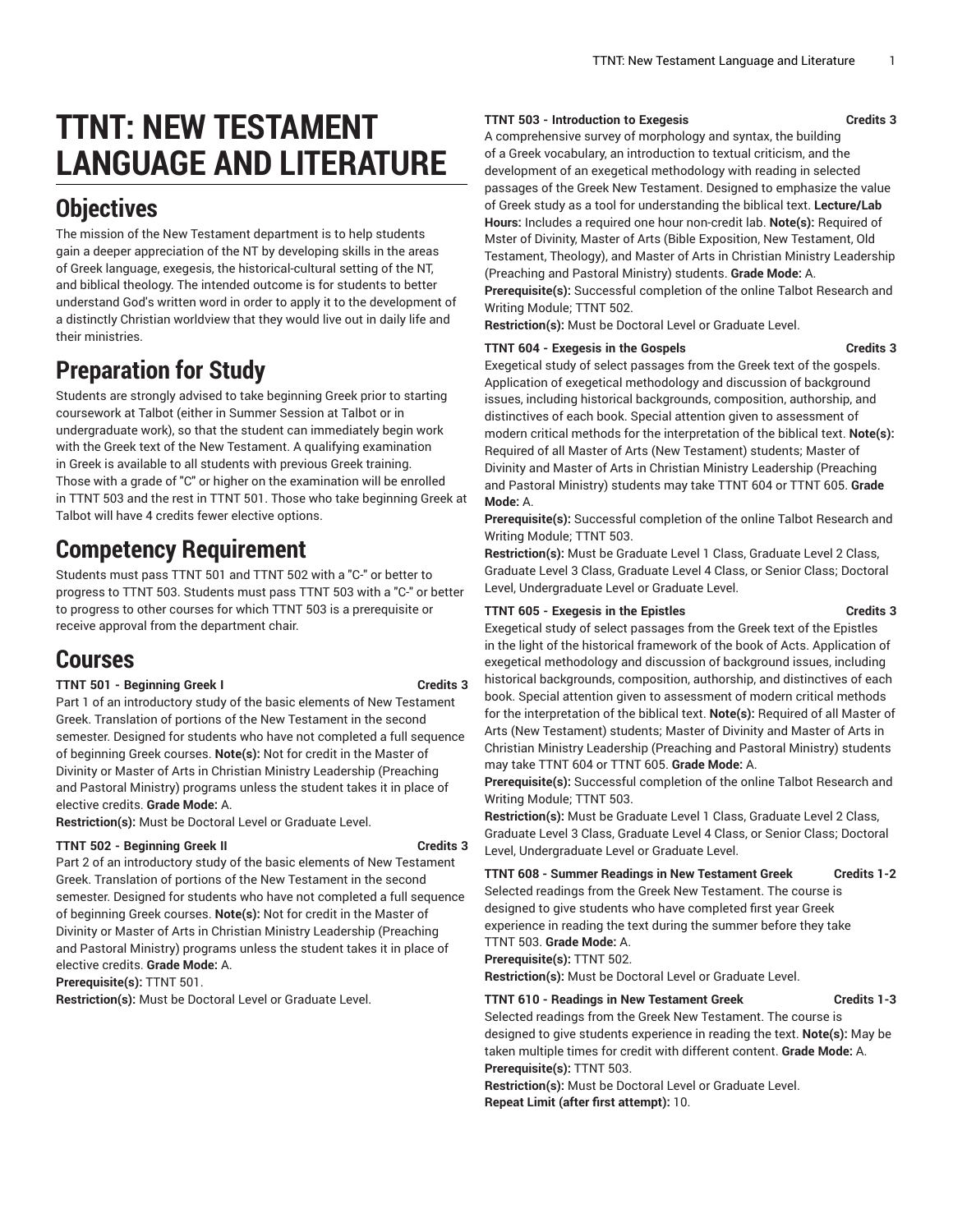#### **TTNT 616 - Readings in Hellenistic Greek Credits 1-3**

Readings from a variety of literary and non-literary Koine texts as a means of developing a greater awareness of the linguistic, literary, and cultural context of the New Testament. **Note(s):** Elective. **Grade Mode:** A. **Prerequisite(s):** TTNT 503.

**Restriction(s):** Must be Doctoral Level or Graduate Level.

#### **TTNT 621 - Life of Christ Credits 2-3**

A study of the historical and cultural background to the gospels; extensive study of the mission, life and teachings of Christ. A harmony/ synopsis of the gospels will be employed in order to give attention to the similarities and differences in the gospel accounts. **Note(s):** Elective. **Grade Mode:** A.

**Restriction(s):** Must be Doctoral Level or Graduate Level.

#### **TTNT 623 - Exegesis of the Gospel of Matthew Credits 2-3**

A study of the entire gospel with detailed exegesis of select passages. Special attention given to the structure, argument, and interpretative problems of the gospel. **Note(s):** Elective. **Grade Mode:** A. **Prerequisite(s):** TTNT 503.

**Restriction(s):** Must be Doctoral Level or Graduate Level.

#### **TTNT 641 - Exegesis of Romans Credits 2-3**

A study of the entire epistle with detailed exegesis of select passages. Special attention given to the structure, argument, and interpretative problems of the epistle. **Note(s):** Elective. **Grade Mode:** A. **Prerequisite(s):** TTNT 503.

**Restriction(s):** Must be Doctoral Level or Graduate Level.

#### **TTNT 644 - Exegesis of Ephesians Credits 2-3**

Translation and exegesis of the epistle with special attention given to determining the life-setting and to interpreting the primary themes. **Note(s):** Elective. **Grade Mode:** A. **Prerequisite(s):** TTNT 503.

**Restriction(s):** Must be Doctoral Level or Graduate Level.

#### **TTNT 646 - Exegesis of Hebrews Credits 2-3**

A study of the entire epistle with detailed exegesis of select passages. Special attention given to the structure, argument, and interpretative problems of the epistle. **Note(s):** Elective. **Grade Mode:** A. **Prerequisite(s):** TTNT 503.

**Restriction(s):** Must be Doctoral Level or Graduate Level.

**TTNT 701 - The World of the New Testament Credits 2-3**

New Testament historical backgrounds and archaeology, including a study of the religious developments, literature, geography and cultural setting of Judaism and the Hellenistic world at the time of Christ and the early Church. **Note(s):** Required of Master of Arts (New Testament) students; must be taken within the final 15 credits of the program. **Grade Mode:** A.

**Prerequisite(s):** Successful completion of the online Talbot Research and Writing Module.

**Restriction(s):** Must be Doctoral Level or Graduate Level.

#### **TTNT 703 - The Cultural Setting of the Gospels Credits 2-3**

An examination of such things as Jewish religious beliefs and customs, the political situation, urban life, folk belief, ethnic issues, language, Greco-Roman religious beliefs and customs, and other cultural phenomena that form the relevant background to the Gospels. **Note(s):** Elective. **Grade Mode:** A.

**Restriction(s):** Must be Doctoral Level or Graduate Level.

### **TTNT 704 - The Cultural Setting of Acts Credits 2-3**

An examination of such things as Jewish religious beliefs and customs, the political situation, urban life, folk belief, ethnic issues, language, Greco-Roman religious beliefs and customs, and other cultural phenomena that form the relevant background to the book of Acts. **Note(s):** Elective. **Grade Mode:** A.

**Restriction(s):** Must be Doctoral Level or Graduate Level.

**TTNT 707 - The Cultural Setting of Second Corinthians Credits 2-3** An examination of such things as Jewish religious beliefs and customs, the political situation, urban life, folk belief, ethnic issues, language, Greco-Roman religious beliefs and customs, and other cultural phenomena that form the relevant background to Paul's letters to Corinth. **Note(s):** Elective. **Grade Mode:** A.

**Restriction(s):** Must be Doctoral Level or Graduate Level.

**TTNT 721 - Exegesis of the Synoptic Discourses of Christ Credits 2-3** Christ's major discourses in the Synoptic gospels, with principal emphasis upon the Sermon on the Mount, the Parables of the Mysteries of the Kingdom and the Olivet Discourse. The content of the discourses will be analyzed within the ministry of Christ. **Note(s):** Elective; electives are offered by rotation and on request. **Grade Mode:** A. **Prerequisite(s):** TTNT 503.

**Restriction(s):** Must be Doctoral Level or Graduate Level.

#### **TTNT 722 - Exegesis of the Gospel of Luke Credits 2-3**

Extensive translation in the gospel. Exegesis of selected portions. Consideration of the contribution of this book to one's knowledge of the life of Christ. Examination of style and vocabulary of Luke. **Note(s):** Elective; electives are offered by rotation and on request. **Grade Mode:** A. **Prerequisite(s):** TTNT 503.

**Restriction(s):** Must be Doctoral Level or Graduate Level.

#### **TTNT 723 - Exegesis of Acts Credits 2-3**

Extensive translation in the book. Exegesis of selected portions. Consideration of the contribution of this book to knowledge of the expansion and life of the early Church. Introduction to critical issues in the book, with emphasis upon its importance and its historicity. Comparison of style with that of Luke's gospel. **Note(s):** Elective; electives are offered by rotation and on request. **Grade Mode:** A. **Prerequisite(s):** TTNT 503.

**Restriction(s):** Must be Doctoral Level or Graduate Level.

### **TTNT 741 - Exegesis of Second Corinthians Credits 2-3**

A detailed study of the Greek text of the epistle with special attention given to problems of grammar and interpretation. **Note(s):** Elective; electives are offered by rotation and on request. **Grade Mode:** A. **Prerequisite(s):** TTNT 503.

**Restriction(s):** Must be Doctoral Level or Graduate Level.

#### **TTNT 742 - Exegesis of Galatians Credits 2-3**

A detailed exegesis of the original text together with a consideration of the historical situations. **Note(s):** Elective; electives are offered by

rotation and on request. **Grade Mode:** A.

**Prerequisite(s):** TTNT 503.

**Restriction(s):** Must be Doctoral Level or Graduate Level.

#### **TTNT 743 - Exegesis of Philippians Credits 2-3**

A detailed study of the Greek text of the epistle with special attention given to the problems of grammar and interpretation. **Note(s):** Elective; electives are offered by rotation and on request. **Grade Mode:** A. **Prerequisite(s):** TTNT 503.

**Restriction(s):** Must be Doctoral Level or Graduate Level.